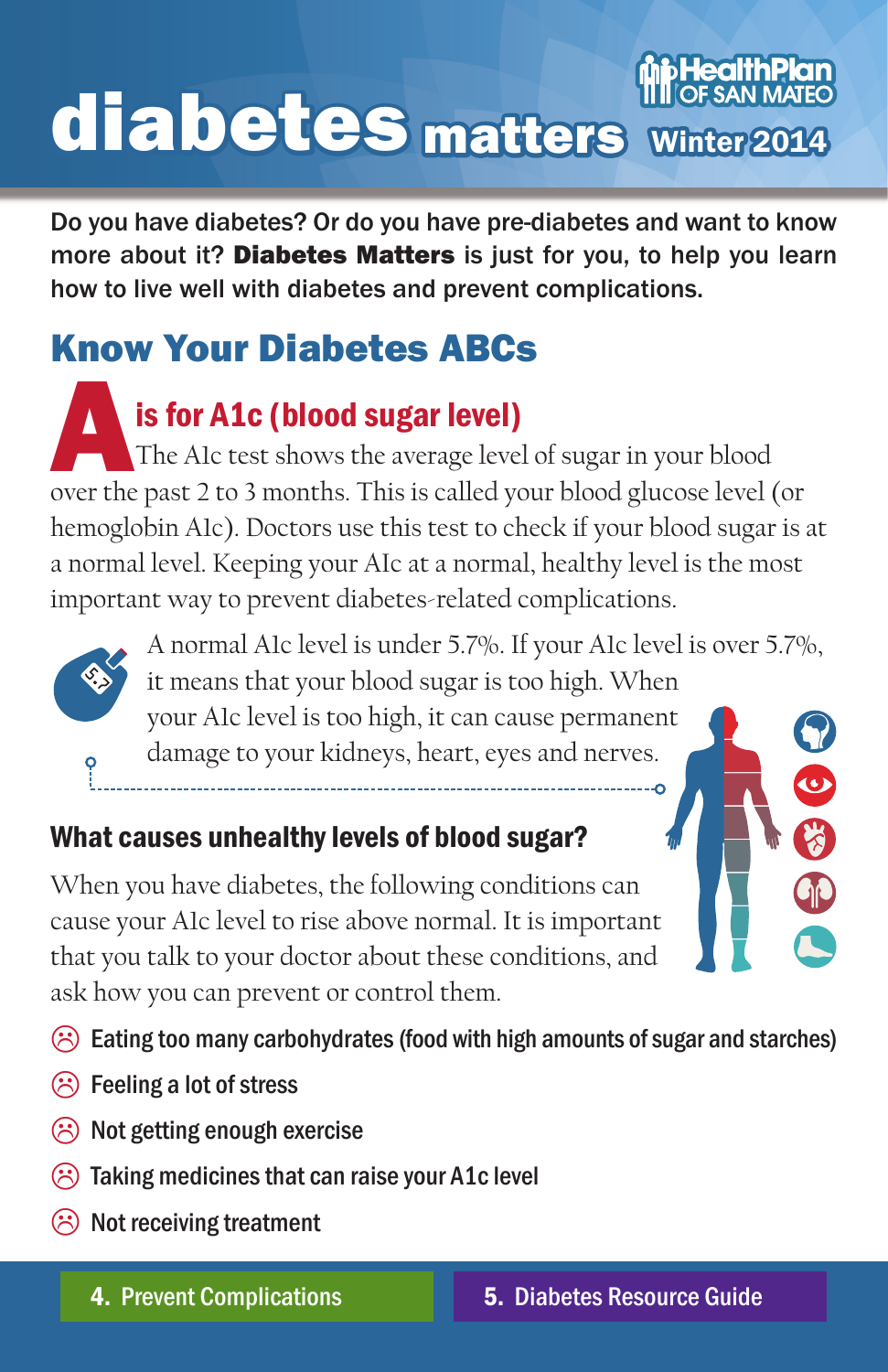## Know Your Diabetes ABCs

IS for Blood Pressure<br>
Blood pressure refers to the force of the blood's movemen<br>
in your arteries as it circulates through your body. It is normal for Blood pressure refers to the force of the blood's movement your blood pressure to go up and down during the day. A stressful moment, for example, can cause your blood pressure to go up. But if it stays high over a long period of time, it can increase your risk



for heart attack, kidney disease and stroke. You may have high blood pressure and not know it because it usually does not cause physical symptoms. This is why it is important to have your blood pressure checked at every doctor's visit. **Your blood pressure should be under 140/80, unless your doctor tells you differently.**

### What causes high blood pressure?

Usually, it's difficult for doctors to identify the exact cause of someone's high blood pressure. But they do know that the following conditions can cause high blood pressure:

- $\circledR$  Being very overweight
- $\circledR$  Drinking too much alcohol
- $\circledR$  Eating too much salt
- $\circled{e}$  Having a family history of high blood pressure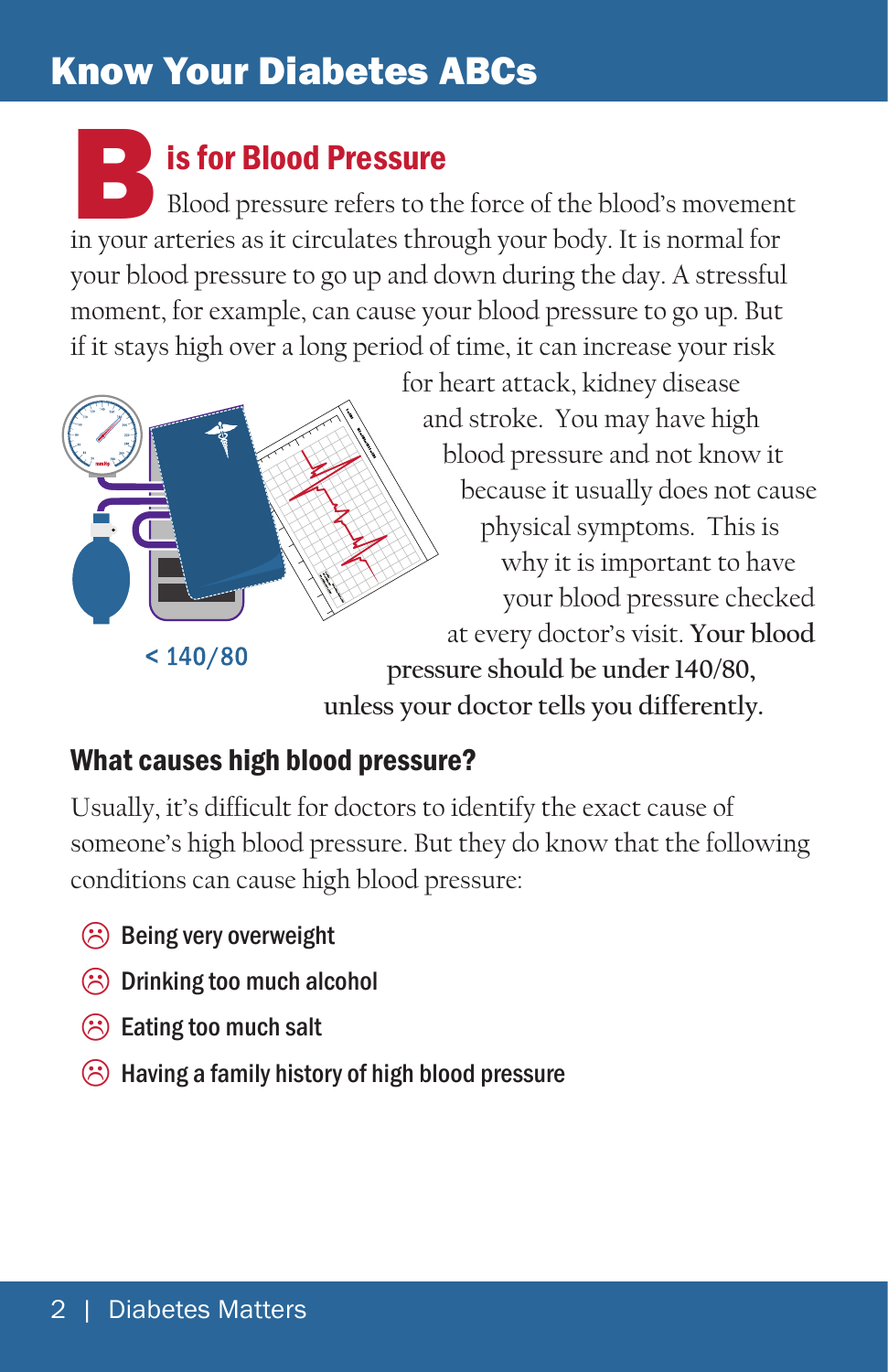## Cis for Cholesterol Cholesterol is a type of blood fat (lipid) that your body produces naturally to help your cells work properly. Meat and dairy food products also have cholesterol. There are two types of cholesterol: low-density lipoprotein (LDL), called "bad cholesterol" and high-density lipoprotein (HDL), called "good cholesterol." If you

have diabetes it is important to get cholesterol screening tests regularly, to measure your levels of LDL and HDL. Your doctor can explain what your cholesterol results mean.

Having too much LDL in your body is bad because it builds up in your blood vessels. If you have diabetes,



this increases your risk for atherosclerosis (hardening of the arteries) which can lead to heart disease and stroke. **A normal level of LDL is under 100 mg/dL.**

## How can I keep my LDL "bad cholesterol" level low?

Eating foods with HDL, the good cholesterol, helps remove the buildup of bad cholesterol from your blood vessels. **It is good to have a high level of HDL.** 

In some cases, doctors will prescribe medicines to help lower their bad cholesterol. But even with prescription medicines, it is important to exercise and eat healthy to keep your bad cholesterol levels low.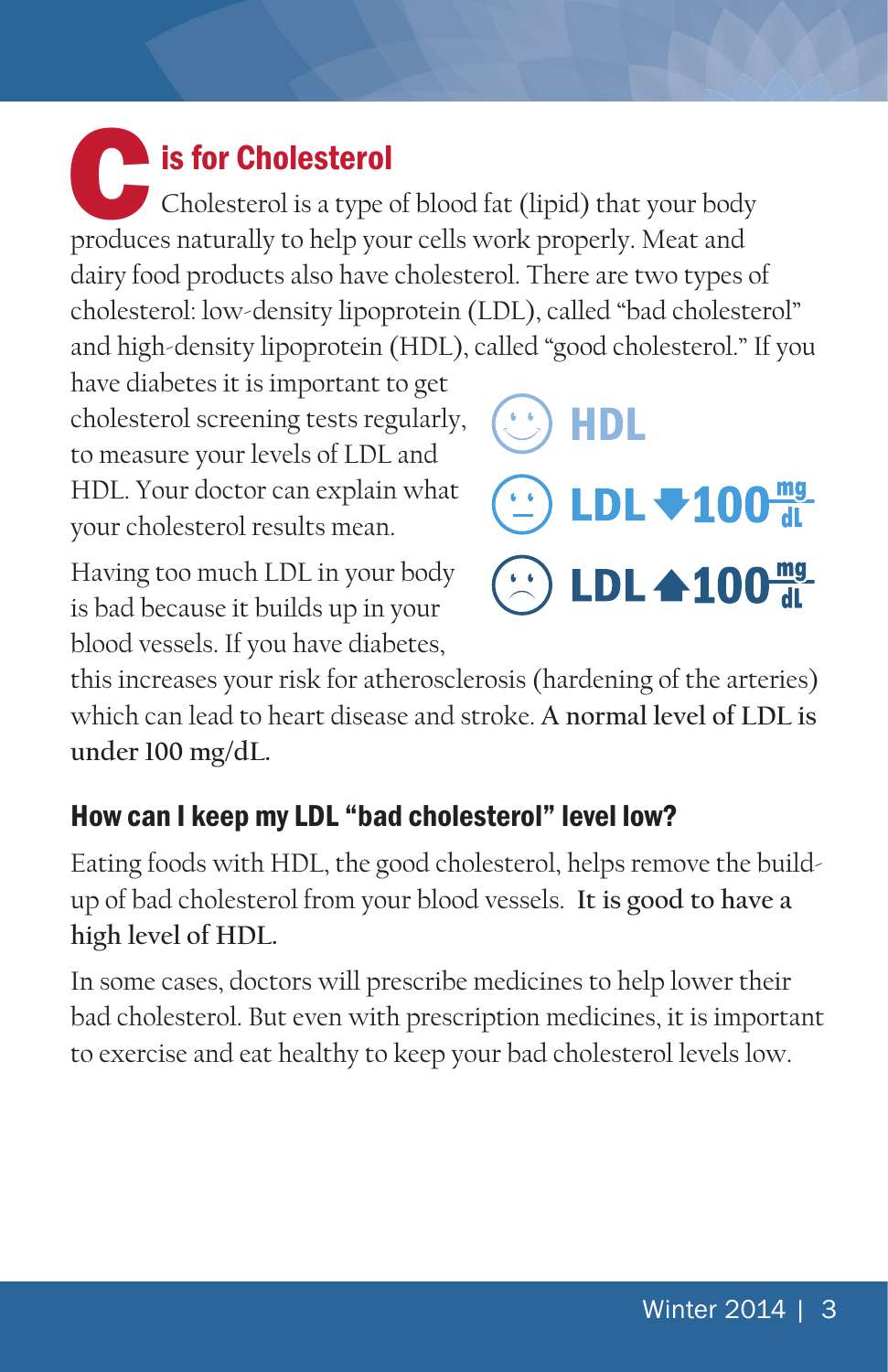## Prevent Complications

When you have diabetes, or pre-diabetes, you have to take extra care to stay healthy to avoid complications. When you take care of what you eat, you can control your blood sugar and help prevent complications.

### Eat Healthy

The best way to control your diabetes is to eat healthy.

#### Here are examples of foods you should eat on a regular basis:

- $\circled{c}$  Fresh fruits like nectarines, oranges, apples, bananas, peaches.
- $\circled{c}$  Drink water throughout the day. You can slice lemons or cucumbers to put into your water bottles for additional flavor.
- $\circled{c}$  Drink green tea.
- $\circled{c}$  Choose whole wheat grains versus white bread or white bleached flour.
- $\circled{c}$  Eat peanut/almond butter nut butters keep you feeling full longer from the combination of protein and fat.
- $\circled{c}$  Choose unsalted nuts (almonds, pistachios, peanuts) for snacks.
- $\circled{c}$  Try Greek yogurt (plain) topped with granola, fruits or drizzled with honey – plain yogurt has fewer carbohydrates.

## Exercise Regularly

Being physically active should be a regular part of your life. Try to get 2½ hours a week of moderate to intense activity. If you have a health condition that makes it difficult to get 2 ½ hours of exercise, do as much as you can and that is safe. Start slow and work your way up. Always ask your doctor about your exercise activity, before starting an exercise program.

### Here are some ways you can add more activity to your day:

- $\circled{c}$  Take the stairs instead of the elevator
- $\circled{c}$  Start a garden
- $\circled{c}$  Walk around the neighborhood with your family or get an exercise buddy
- $\circled{c}$  Take a walking break during the work day
- $\bigcirc$  Go swimming at your local pool
- $\circled{c}$  Try a dance class -salsa, tango, square dancing
- $\circled{c}$  Get off the bus one to two stops early and walk the rest of the way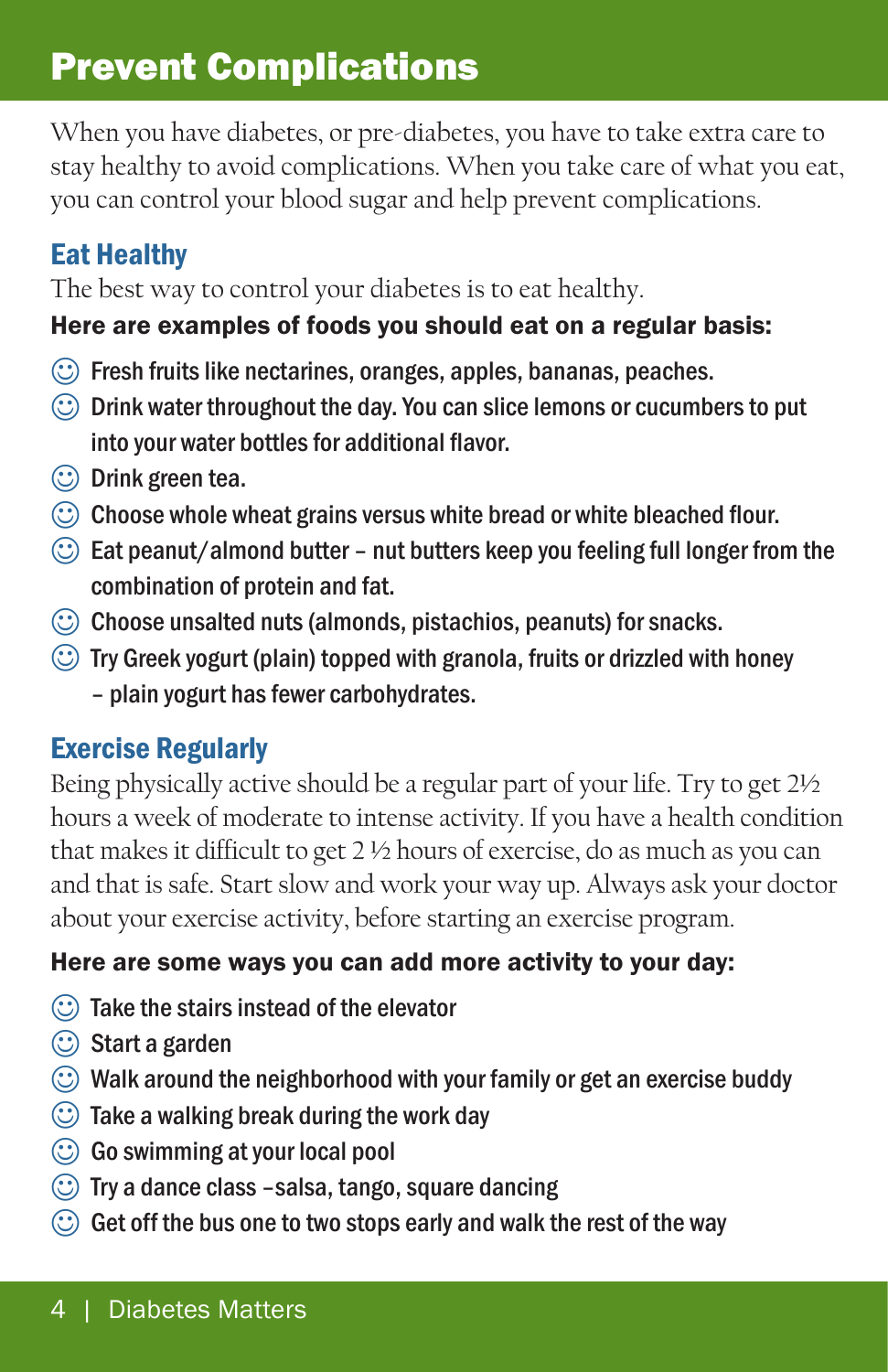## Diabetes Resource Guide

#### These classes & support groups are free for HPSM members.

#### Pre-Diabetes, Introduction to Diabetes, Pre-natal Nutrition, Food Guide Pyramid for Diabetes

These courses are offered for patients who have their primary care provider within the San Mateo County Health System or referred by their physicians at Fair Oaks Wellness Center.

� Fair Oaks Wellness Clinic: 650-364-6010 ext. 8180

#### Comprehensive Self-Management of Diabetes - 10 Hour Class

� Sequoia Hospital, Redwood City, 650-367-5213

#### St. Luke's Diabetes Outpatient Services

Meet with staff for complete outpatient services such as screening, individual care instructions, meal planning and resources for managing your diabetes. Staff is bilingual and work closely with referring primary care provider. You must be referred by your primary care provider within the St. Luke's Hospital system.

St. Luke's Hospital, San Francisco, 415-641-6826

#### Diabetes Group Visit

Learn information about managing blood sugar and a healthy diet. The first and third Wednesday of the month classes are held in English. The second and fourth Wednesdays of the month classes are held in Spanish.

� San Mateo Medical Center, Donna Barrett, RN, CDE, 650-573-2481

#### Diabetes Support Group

- � Mills Peninsula, San Mateo, 650-696-4913
- � Seton Hospital, Daly City, 650-991-6607

#### Sweet Success

A program especially for women who have diabetes and are planning a pregnancy and or are pregnant or developed gestational diabetes during pregnancy.

� Mills Peninsula, 650-696-5469